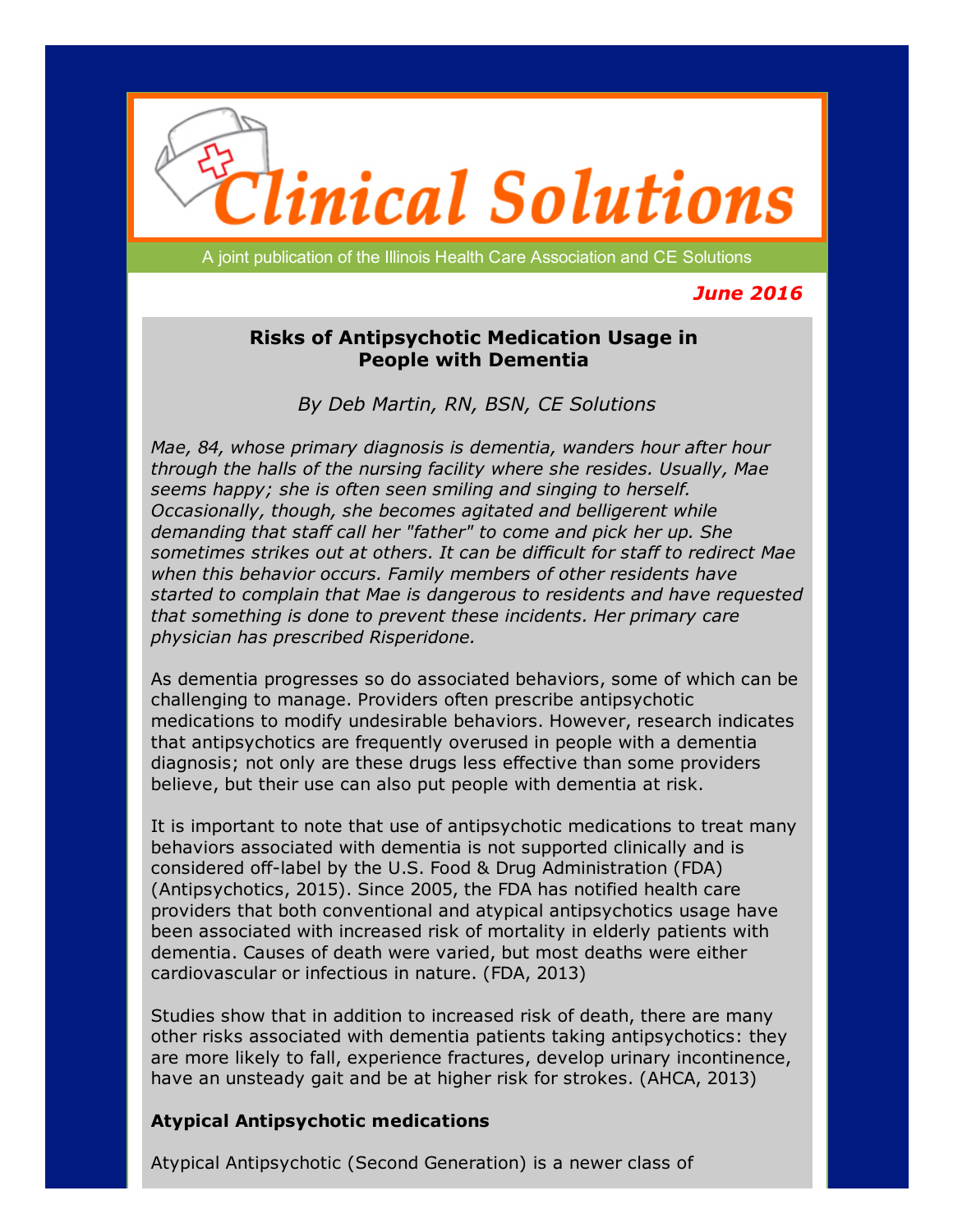antipsychotic medication approved by the U.S. Food and Drug Administration (FDA) primarily for the treatment of schizophrenia and bipolar disorder. There are currently 11 FDA-approved atypical antipsychotic drugs:

- 1. Aripiprazole (Abilify) schizophrenia, bipolar, and as added therapy for major depressive disorder
- 2. Asenapine Maleate (Saphris) schizophrenia and bipolar disorder
- 3. Clozapine (Clozaril) schizophrenia (restricted distribution)
- 4. Iloperidone (Fanapt) schizophrenia
- 5. Lurasidone (Latuda) schizophrenia, depressive episodes associated with bipolar I disorder (bipolar depression), as monotherapy and as adjunctive therapy with lithium or valproate
- 6. Olanzapine (Zyprexa) schizophrenia, bipolar I disorder
- 7. Olanzapine/Fluoxetine (Symbyax) schizophrenia, bipolar, and as added therapy for treatment-resistant major depressive disorder
- 8. Paliperidone (Invega) schizophrenia and schizoaffective disorder
- 9. Quetiapine (Seroquel) schizophrenia, bipolar, and as added therapy for major depressive disorder (Seroquel-XR)
- 10. Risperidone (Risperdal) schizophrenia and bipolar
- 11. Ziprasidone (Geodon) schizophrenia and bipolar (FDA, 2016)

Although no atypical antipsychotic is FDA-approved for treatment of dementia, the largest number of prescriptions for these drugs among the elderly is written for neuropsychiatric symptoms (NPS). NPS symptoms, such as delusions and agitation, affect up to 97 percent of people with dementia. Large-scale meta-analyses of clinical trials have consistently demonstrated a 1.51.7 times increased risk of mortality with their use in dementia. (Steinberg, 2012)

## Antipsychotic usage by the numbers

Antipsychotic medication can play a significant role in treating geriatric patients, e.g., for optimal care in selected psychotic or manic patients. (Antipsychotics, 2015). People with dementia who experience hallucinations or delusions may also benefit (FAST FACTS: Antipsychotic Drugs, n.d.).

The concern is that nursing home residents with dementia receive antipsychotic medication even though there was no diagnosis of psychosis. In 2010, Centers for Medicare & Medicaid Services (CSM) found that this was true of 40 percent of nursing home residents with signs of dementia. (CMS Announces Partnership, 2012)

The goal of National Partnership to Improve Dementia Care in Nursing Homes, launched by CMS, is to achieve a 30 percent reduction by the end of 2016 as part of an overall effort to encourage non-pharmacologic approaches and person-centered dementia care practices. (CMS Partnership, 2016) At the end of last year, 16.8 percent of long-stay residents were taking antipsychotic medication (Antipsychotics, 2015). This usage represents a 29.2 percent reduction as the result of Partnership initiative (Antipsychotic Usage Down Nearly 30 Percent in Skilled Nursing Centers, 2016).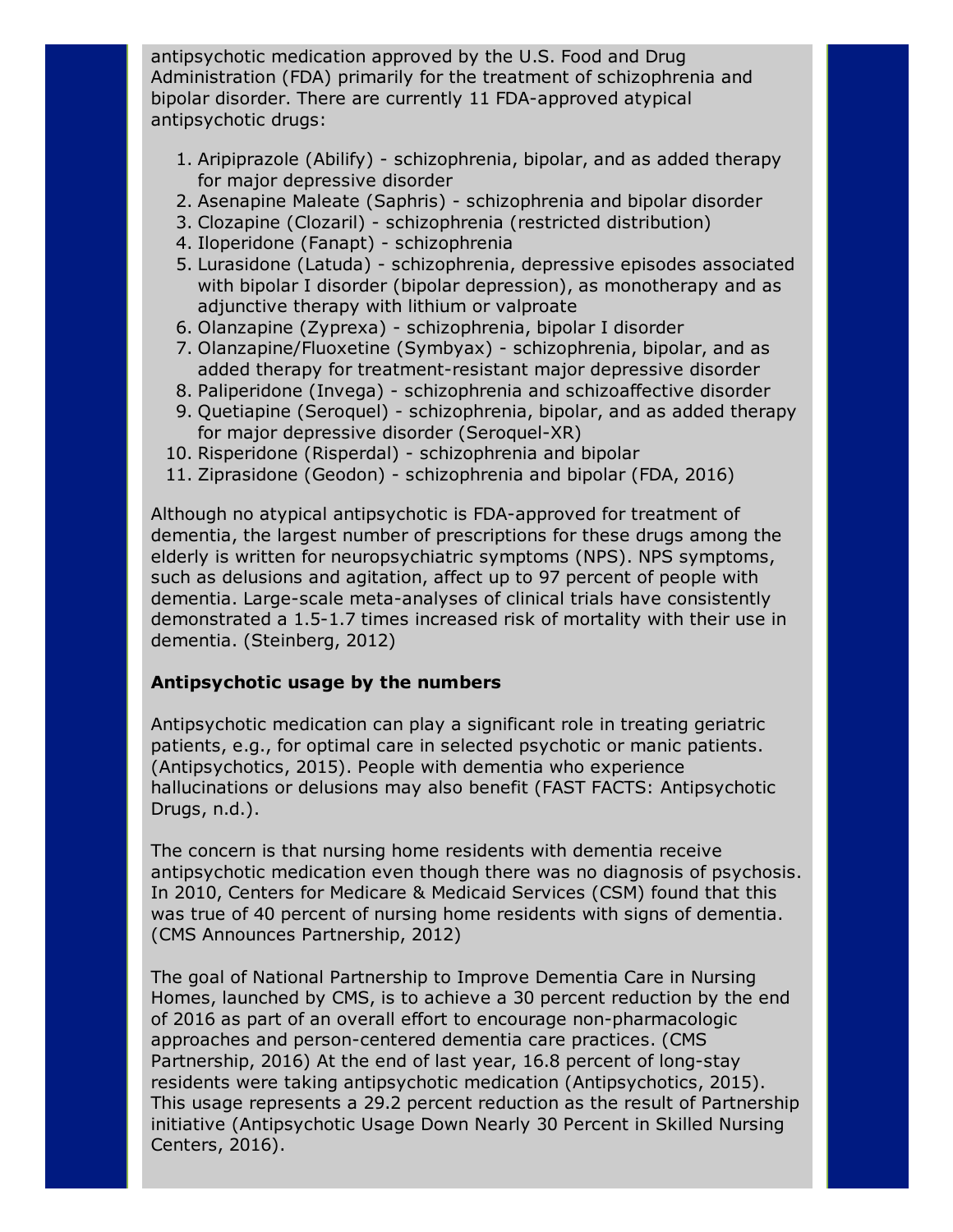#### Assessing behavior

Many behaviors that caregivers find challenging in people living with dementia are natural responses to situations or perceptions and do not require medication. Skilled staff can respond to the needs of the person living with dementia in ways that minimize challenging behavioral responses. (AHCA, 2013)

The initial step to the evaluation of the behavior is to complete a thorough assessment of the behavior to determine the causes of the problem behavior or determine if it is a psychosis in dementia.

Conduct a thorough assessment of the behavior:

- What triggers it?
- How frequent is it?
- Are particular staff or residents present when these behaviors occur?
- Is it a critical behavior that needs to be addressed?
- Is it simply annoying behavior that can be easily redirected?

Causes of behavior can include:

- Environmental, which can include excessive stimulation, noise levels, disruption in usual schedule, etc.
- Unmet physical needs, such as basic human needs of hunger, pain, and need to urinate.
- Unmet psychological needs such as loneliness, worry, and fear.
- Psychiatric may appear to contribute to behavior such as delirium and psychosis.

### Behavioral interventions

Behavioral interventions are individualized non-pharmacological approaches directed toward preventing, relieving or accommodating the behavior.

Activities should be patient-centered and match the need for social contact as well as provide a meaningful activity. Music therapy, regular exercise, touch therapies and pet therapy have all been proven to be helpful in reducing behaviors.

Consistent routine and regular stimulation can help manage many behavioral disturbances. Any changes in regular daily routine, staffing changes or changes in interactions with other residents can prompt behaviors.

#### Recommended Guidelines for GDR

Collaborate with practitioners to identify when drug therapy is considered appropriate therapy. When an antipsychotic medication is ordered, develop a plan for Gradual Dosage Reduction (GDR).

Periodically review the progress of any resident receiving antipsychotic medications, including the frequency, duration and intensity of any symptoms.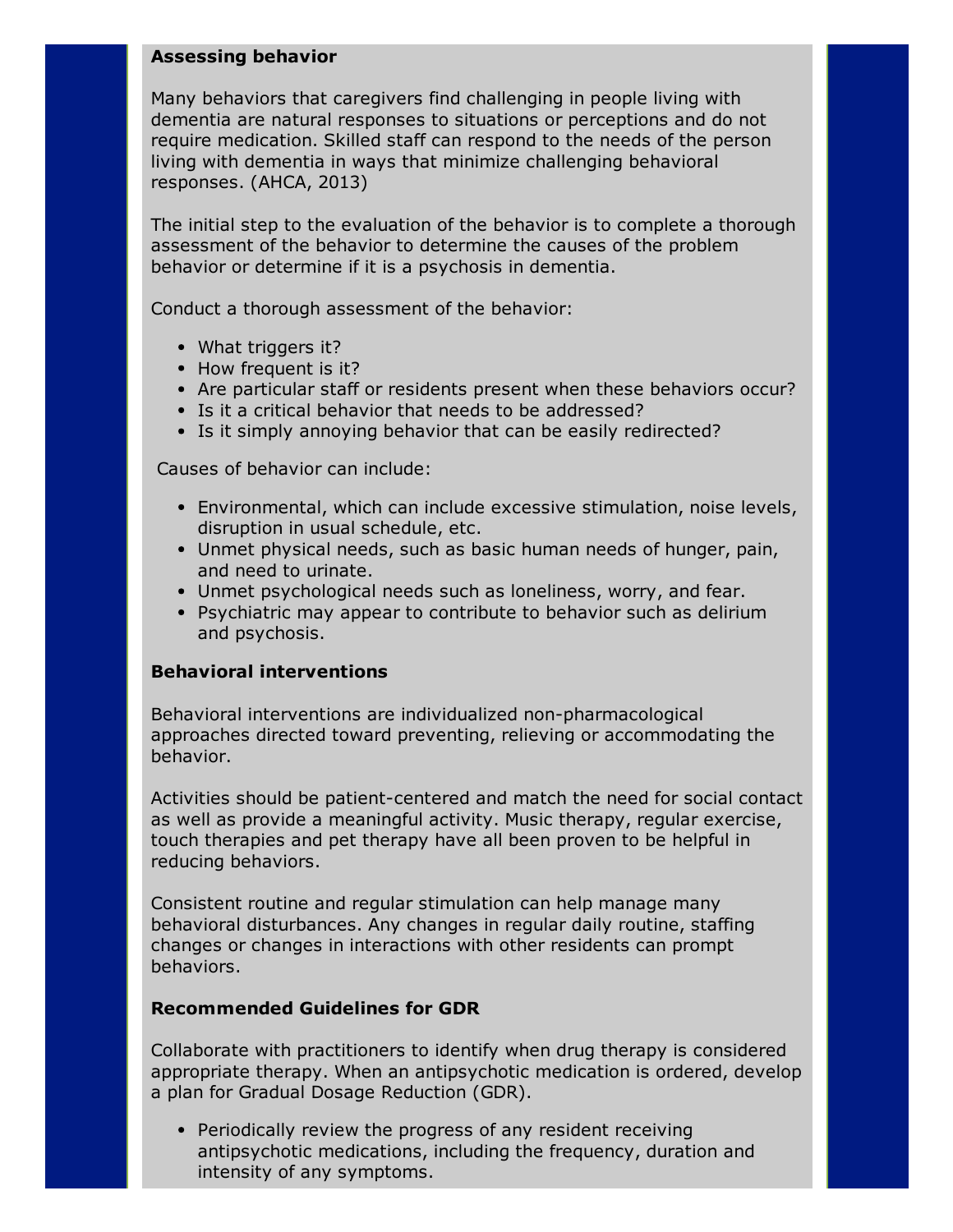- Review the resident's overall condition and symptoms to identify anything else that may be impairing behavior or mood stability.
- At any time if it is uncertain whether a psychopharmacological medication (including antipsychotic medications) is making a difference, consider initiating a trial reduction (e.g., lower dose, lesser frequency of administration) to see the effects.
- If behavior is worse or at least not stable within 72 hours of initiating a psychopharmacological medication (including antipsychotic medications), review the working diagnosis and treatment to see whether a change in treatment may be indicated.
- For an antipsychotic medication prescribed for an acute episode (e.g., during a recent hospital stay), consider a trial dose reduction if the medication's effectiveness or the need for continued treatment is uncertain.
- If the drug is currently at the lowest dose, consider a different approach to dose reduction (e.g., fewer doses per day, treatment every other day).
- It is prudent to reduce doses gradually (over several days to several weeks), to be able to observe for effects of medication reduction and to allow the brain to adjust to changes in chemical balances.
- For individuals taking an antipsychotic drug for one year, attempt dose reduction in two separate quarters with at least one month apart unless the individual is at optimal functioning.
- After longer than one year of drug therapy, attempt drug reduction once per year. If GDR is unsuccessful after two or more attempts, further reduction may be clinically contraindicated. Documentation is needed in the individual's record why additional dose reduction will cause impairment, psychiatric instability, or exacerbate the underlying psychiatric disorder.

(AHCA Antipsychotics Toolkit, n.d.)

### References

AHCA. (2013, Fall). A Guide to Reducing Antipsychotic Drugs While Enhancing Care for Persons with Dementia: A Competency-Based Approach. Retrieved May 26, 2016, from http://www.sdhca.org/files /7614/0493/2290/Guide\_to\_Reducing\_Antipsychotic\_Drugs\_AHCA2013.pdf

AHCA NCAL The Quality Initiative Toolkit: Clinical Considerations of Antipsychotic Medication [PDF document]. (n.d.). Retrieved May 26, 2016 from American Health Care Association: https://www.ahcancal.org/ quality\_improvement/qualityinitiative/Documents/Antipsychotic%20 Management%20Toolkit.pdf

Antipsychotic Usage Down Nearly 30 Percent in Skilled Nursing Centers. (2016, February 9). Retrieved May 25, 2016, from American Health Care Association: https://www.ahcancal.org/News/news-releases/ Pages/Antipsychotic-Usage-Down-Nearly-30-Percent-in-Skilled-Nursing-Centers.aspx

Antipsychotics. (2015). Retrieved May 25, 2016, from American Health Care Association: [https://ahcancal.org/quality\\_improvement/](https://ahcancal.org/quality_improvement/) qualityinitiative/Pages/Antipsychotics.aspx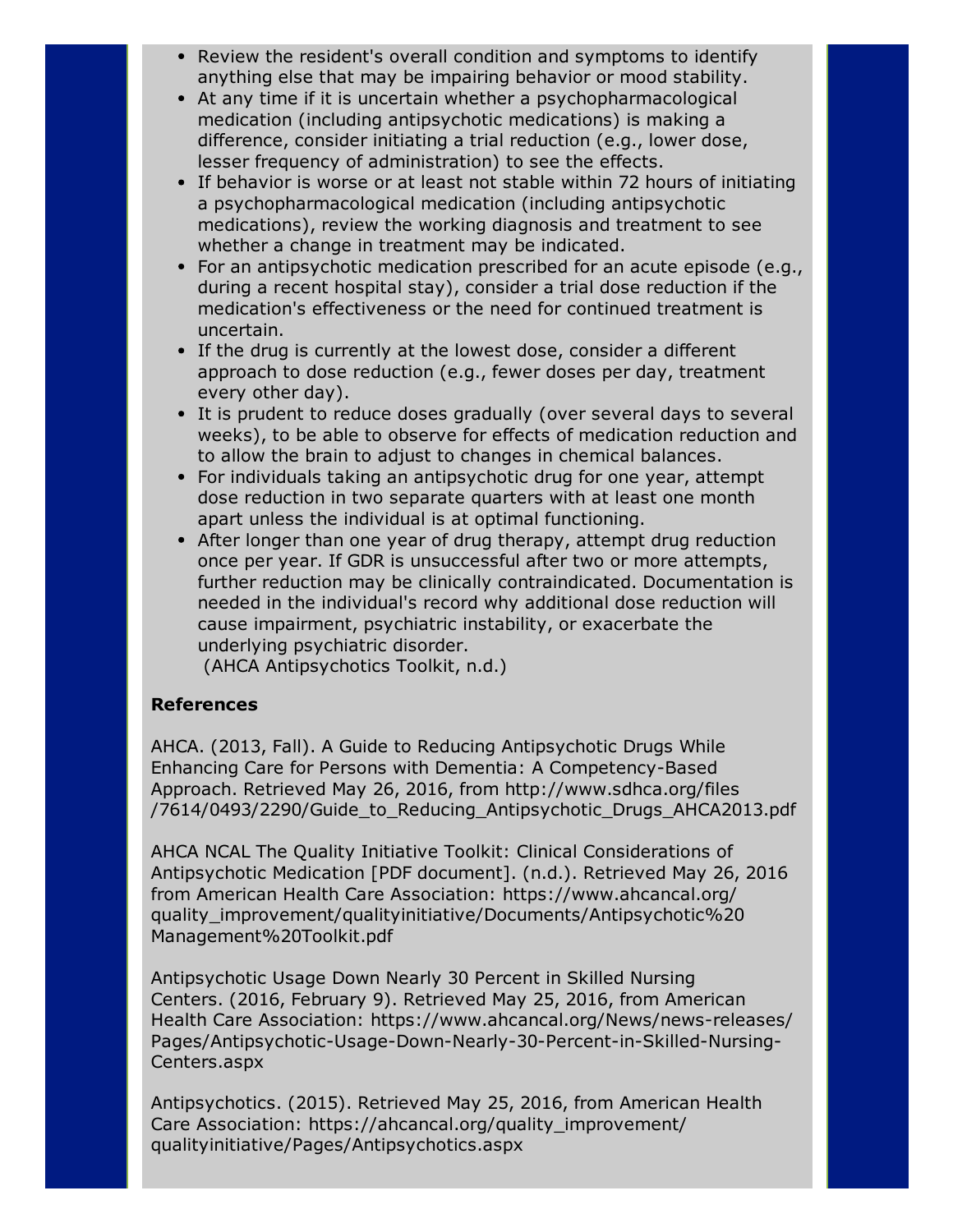CMS Announces Partnership to Improve Dementia Care in Nursing Homes. (2012, May 30). Retrieved 25 May, from Centers for Medicare & Medicaid Services: [https://cms.gov/Newsroom/MediaR](https://cms.gov/Newsroom/Media)eleaseDatabase/ Press-Releases/2012-Press-Releases-Items/2012-05-30.html

FAST FACTS: What You Need to Know About Antipsychotic Drugs for Persons Living with Dementia [PDF document]. (n.d.). Retrieved May 24, 2016, from American Health Care Association: [https://www.ahcan](https://www.ahca/)cal.org/ quality\_improvement/qualityinitiative/Documents/Antipsychotics%20 Consumer%20Fact%20Sheet%20%20English.pdf

FDA. (2013, August 15). Information for Healthcare Professionals: Copnventional Antipsychotics. Retrieved May 27, 2016, from U.S. Food and Drug Administration: [http://www.fda.gov/Drugs/DrugS](http://www.fda.gov/Drugs/Drug)afety/ PostmarketDrugSafetyInformationforPatientsandProviders/ucm124830.htm

FDA. (2016, May 10). Atypical Antipsychotic Drugs Information. Retrieved May 26, 2016, from U.S. Food and Drug Administration: [http://www.fda.](http://www.fda./) gov/Drugs/DrugSafety/PostmarketDrugSafetyInformationforPatientsand Providers/ucm094303.htm.

National Partnership to Improve Dementia Care in Nursing Homes. (2016, March 8). Retrieved May 25, 2016, from Centers for Medicare & Medicaid Services: https://www.cms.gov/Medicare/Provider-Enrollment-and-Certification/SurveyCertificationGenInfo/National-Partnership-to-Improve-Dementia-Care-in-Nursing-Homes.htm.

Steinberg, M. L. (2012, September). Atypical Antipsychotic Use in Patients with Dementia: Managing Safety Concerns. The American Journal of Psychiatry, 9, pp. 900-906. doi:http://ajp.psychiatryonline.org/doi/abs/ 10.1176/appi.ajp.2012.12030342





[www.ihca.com](http://www.ihca.com/) [www.discovercesolutions.com](http://www.discovercesolutions.com/)

Text | [Optional](http://www.ihca.com/) Link

Copyright © 20XX. All Rights Reserved.